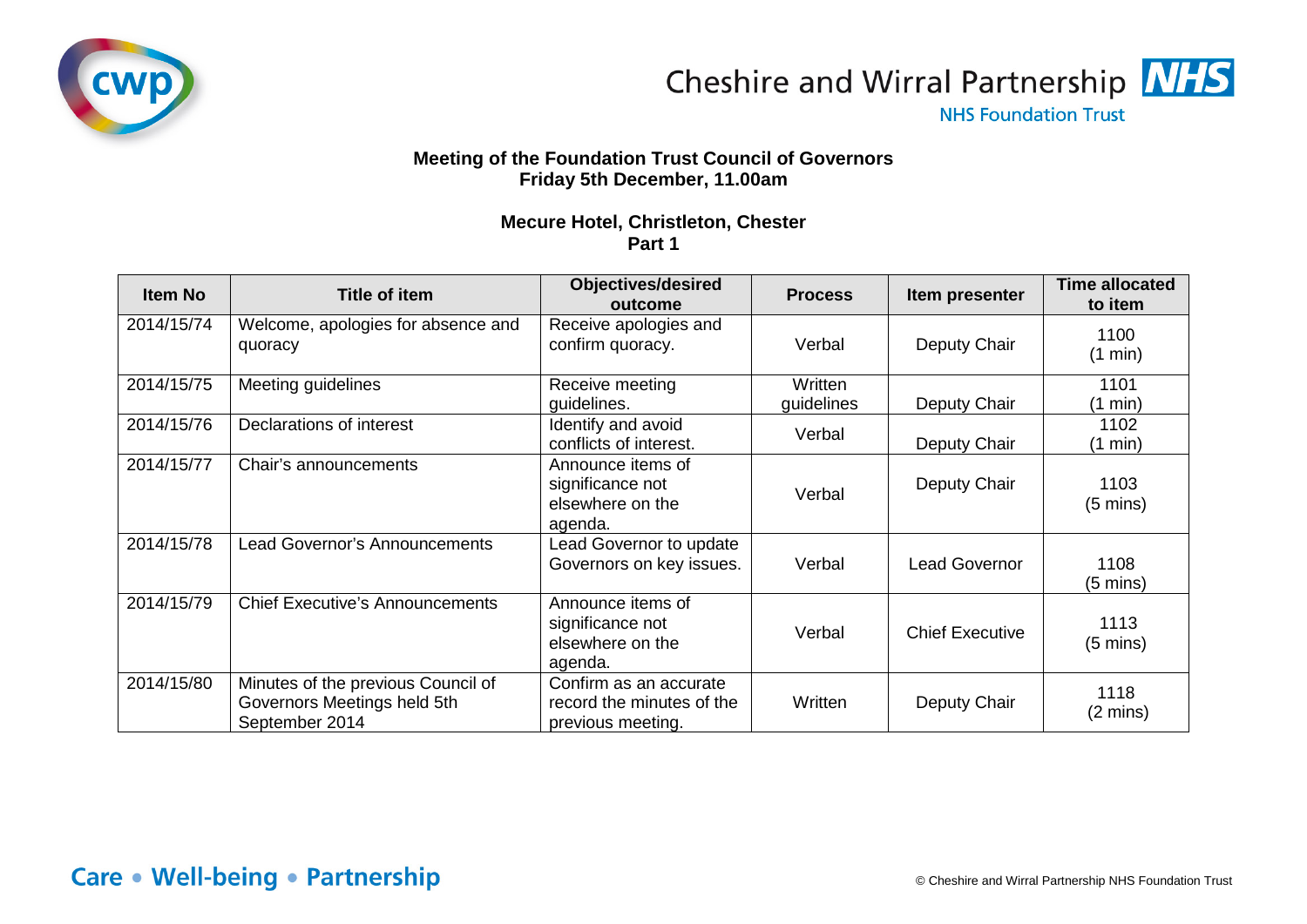| <b>Item No</b> | <b>Title of item</b>                                                                                                                                                                                                                                                                                                                                                                                                  | <b>Objectives/desired</b><br>outcome                                                                                    | <b>Process</b>           | Item presenter                      | <b>Time allocated</b><br>to item |
|----------------|-----------------------------------------------------------------------------------------------------------------------------------------------------------------------------------------------------------------------------------------------------------------------------------------------------------------------------------------------------------------------------------------------------------------------|-------------------------------------------------------------------------------------------------------------------------|--------------------------|-------------------------------------|----------------------------------|
| 2014/15/81     | Matters arising & action points                                                                                                                                                                                                                                                                                                                                                                                       | Request and provide<br>updates in respect of<br>ongoing items not<br>elsewhere on the<br>agenda, to ensure<br>progress. | Written                  | Deputy Chair                        | 1120<br>$(5 \text{ mins})$       |
| 2014/15/82     | CoG Annual Business Cycle 2014/15                                                                                                                                                                                                                                                                                                                                                                                     | Confirm that agenda<br>items provide assurance<br>that the Council of<br>Governors is undertaking<br>its duties.        | Written                  | Deputy Chair                        | 1125<br>$(2 \text{ mins})$       |
| 2014/15/83     | Governor Election update                                                                                                                                                                                                                                                                                                                                                                                              | To brief Governors on<br>the by election                                                                                | Written                  | <b>Corporate Affairs</b><br>Officer | 1127<br>$(5 \text{ mins})$       |
| 2014/15/84     | <b>Council of Governors Sub-</b><br>committee/Group Reports/<br>minutes/notes<br>a) Membership and Development<br>sub-committee (meeting of 1st<br>October -draft)<br>Scrutiny sub-committee<br>b)<br>(meetings of 17th October<br>2014- draft)<br><b>Involvement Taskforce</b><br>C)<br>11th September 2014 Minutes<br>(draft)<br><b>Nominations Committee</b><br>d)<br>(Meeting of the 21st August<br>2014 minutes) | To receive the final<br>minutes of the previous<br>sub group meetings.                                                  | Written<br>Minutes/Notes | Sub-Committee<br>Chairs             | 1132<br>$(5 \text{ mins})$       |